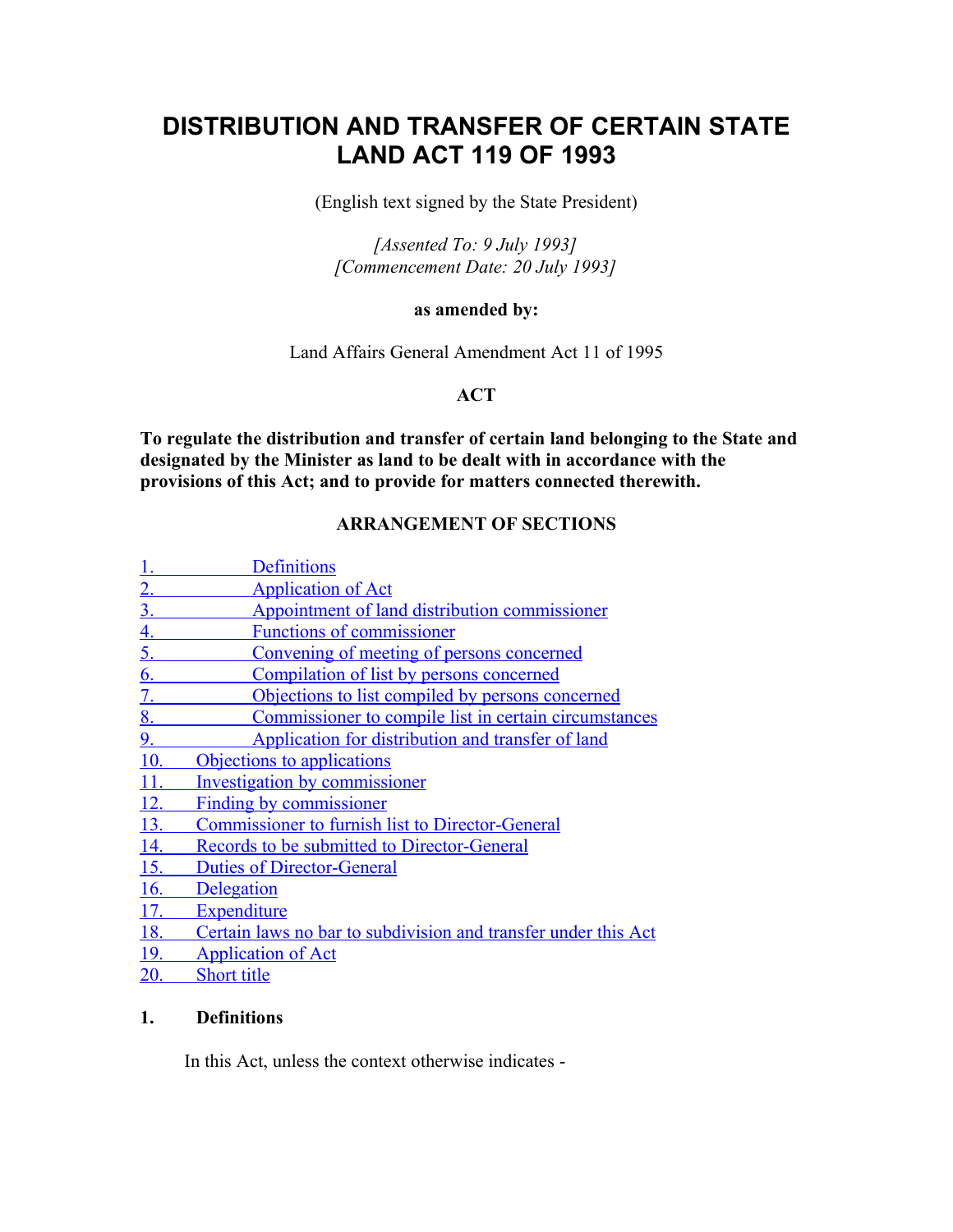**"applicant"** means a person by whom, or on behalf of whom, an application has been submitted to a commissioner in terms of [section 9;](http://search.sabinet.co.za/netlawpdf/netlaw/DISTRIBUTION%20AND%20TRANSFER%20OF%20CERTAIN%20STATE%20LAND%20ACT.htm#section9%23section9)

**"commissioner"** means the land distribution commissioner concerned appointed under [section 3;](http://search.sabinet.co.za/netlawpdf/netlaw/DISTRIBUTION%20AND%20TRANSFER%20OF%20CERTAIN%20STATE%20LAND%20ACT.htm#section3%23section3)

**"designated land"** means the land designated by the Minister under [section 2](http://search.sabinet.co.za/netlawpdf/netlaw/DISTRIBUTION%20AND%20TRANSFER%20OF%20CERTAIN%20STATE%20LAND%20ACT.htm#section2%23section2) to be dealt with in terms of this Act;

## **"development body"** means -

- (a) the Development and Housing Board established by section 2 of the Development and Housing Act, 1985 (Act No. 103 of 1985);
- (b) the Development Board established by section 3 of the Development Act (House of Representatives), 1987 (Act No. 3 of 1987);
- (c) the Housing Development Board established by section 2 of the Housing Development Act (House of Delegates), 1987 (Act No. 4 of 1987);
- (d) a development corporation established under section 5 (1) (a) of the Promotion of the Economic Development of National States Act, 1968 (Act No. 46 of 1968), or an institution established by or under any other law with objects similar to those of a development corporation established under the said section  $5(1)(a)$ ;

**"Director-General"** means the Director-General of Land Affairs; [Definition of "Director-General" substituted by s. 18 of Act 11/95]

#### **"local authority"** means -

- (a) any institution or body contemplated in section 84 (1) (f) of the Provincial Government Act, 1961 (Act No. 32 of 1961);
- (b) any joint or single local authority established under section 15 (a) of the Interim Measures for Local Government Act, 1991 (Act No. 128 of 1991);
- (c) a local government body established in terms of the provisions of section 30 (2) (a) of the Black Administration Act, 1927 (Act No. 38 of 1927), as that section was before it was repealed by section 8 (1) of the Abolition of Racially Based Land Measures Act, 1991 (Act No. 108 of 1991);

**"Minister"** means the Minister of Land Affairs. [Definition of "Minister" substituted by s. 18 of Act 11/95]

#### **2. Application of Act**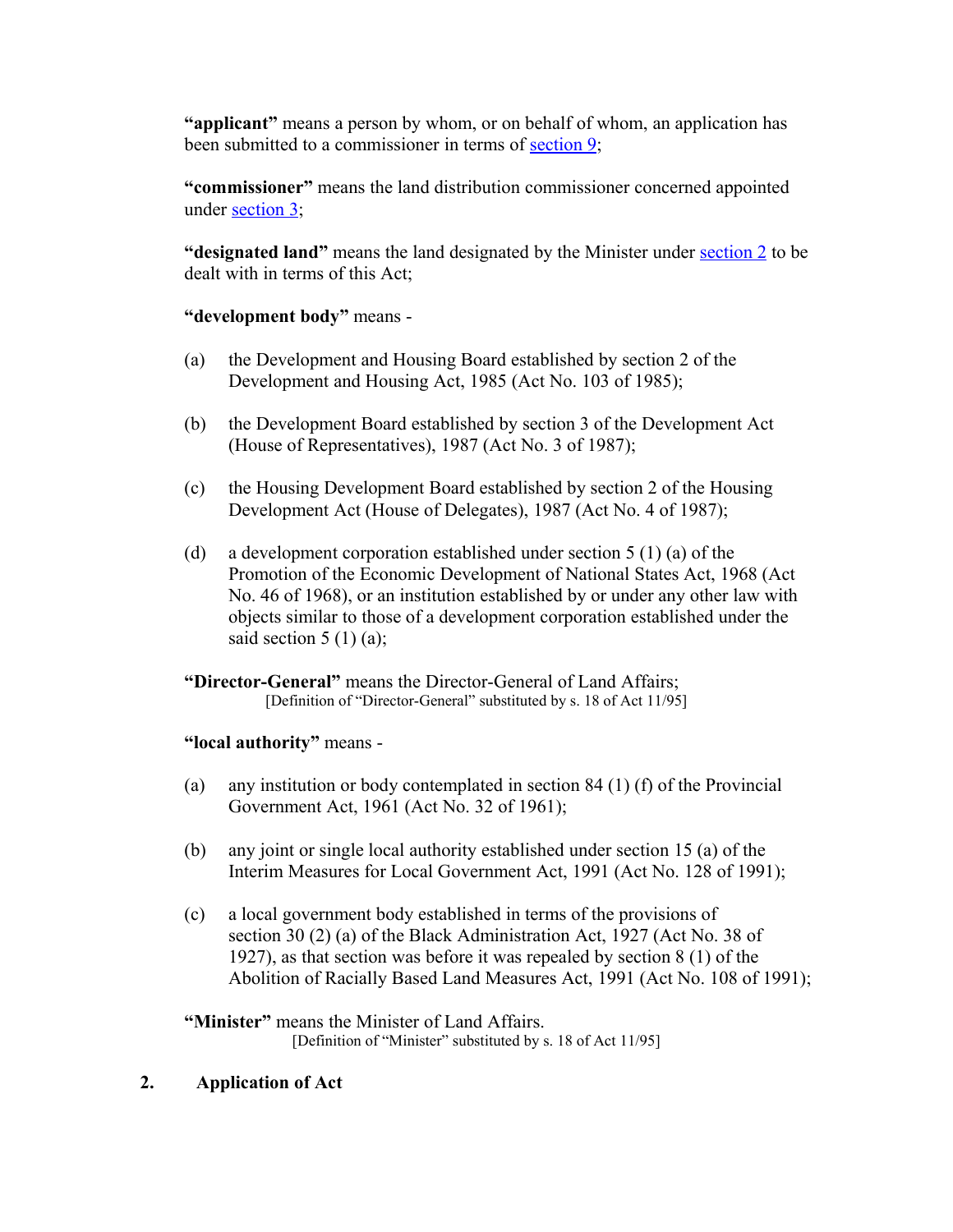(1) This Act shall apply to land belonging to the State (including land registered in the name of a Minister, a Premier or a former Administrator), and land belonging to a local authority or development body, and designated by the Minister by notice in the *Gazette* as land to be dealt with in accordance with the provisions of this Act: Provided that land belonging to a local authority or development body may only be so designated by the Minister if it is "land of a local authority" or "land of a development body" as defined in section 88A of the Abolition of Racially Based Land Measures Act, 1991 (Act No. 108 of 1991).

[Sub-s. (1) substituted by s. 19 of Act 11/95]

- (2) Land may be designated by the Minister under subsection (1) if that land is to be transferred to a number of persons or to a group of persons, whether in terms of the provisions of any other law or not, and -
	- (a) the identity of those persons in the opinion of the Minister is not readily ascertainable;
	- (b) the land is to be distributed among those persons, or the share or portion to which those persons are entitled is to be determined, and such distribution or determination cannot take place without the intervention of a commissioner;
	- (c) the Minister deems it necessary, for any reason mentioned in the notice referred to in subsection (1), that the land concerned shall be so designated.
- (3) ………… [Sub-s. (3) deleted by s. 19 of Act 11/95]
- (4) The compensation (if any) which is payable in respect of such land, share or portion shall also be mentioned in the notice referred to in subsection (1).

# **3. Appointment of land distribution commissioner**

- (1) The Minister may, subject to the provisions of subsection (3) and on the conditions determined by him, appoint a land distribution commissioner in respect of one or more pieces of designated land to deal with that land in accordance with the provisions of this Act.
- (2) Any such commissioner shall be a judge of the Supreme Court of South Africa or a magistrate, or a person who has held office as such a judge or such a magistrate, or an advocate or attorney who has for an uninterrupted period of at least five years practised as such.
- (3) A commissioner who is not in the full-time service of the State shall in respect of his service as a commissioner be paid such remuneration and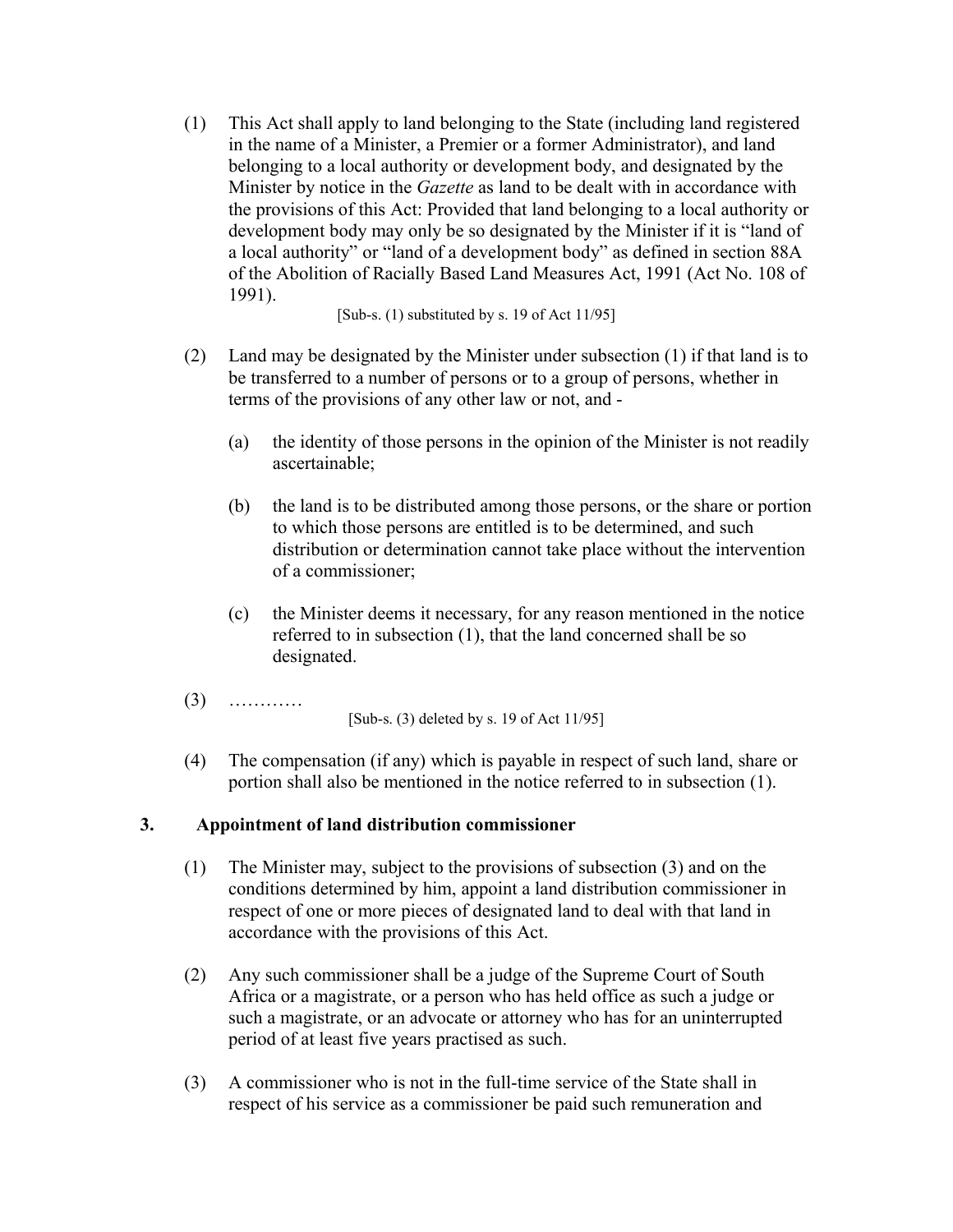allowances as the Minister, with the concurrence of the Minister of Finance, may from time to time determine.

[Sub-s.  $(3)$  substituted by s. 20 of Act 11/95]

- (4) If a commissioner for any reason vacates his office or is unable to perform his duties -
	- (a) another commissioner shall be appointed in terms of this section in respect of the designated land concerned;
	- (b) anything done in terms of this Act by the commissioner who has vacated his office, or who is unable to perform his duties, shall be deemed to have been done by the commissioner referred to in paragraph (a); and
	- (c) any proceedings commenced with in terms of this Act by the commissioner who has vacated his office, or who is unable to perform his duties, shall be proceeded with by the commissioner referred to in paragraph (a) as if those proceedings were commenced with by him.

## **4. Functions of commissioner**

- (1) The commissioner concerned shall, in accordance with the provisions of this Act -
	- (a) determine the identity of the persons to whom the designated land, or an undivided share in or defined portion of such land, is to be transferred;
	- (b) distribute the designated land among the persons concerned, or determine the share or portion of such land to which every person concerned is entitled;
	- (c) perform the other functions which he shall or may perform in terms of this Act.
- (2) A commissioner shall act as chairman at all meetings held in terms of the provisions of this Act.

#### **5. Convening of meeting of persons concerned**

- (1) The commissioner shall convene a meeting of the persons to whom designated land will probably be transferred and at such meeting the commissioner shall explain to the persons attending the meeting concerned -
	- (a) that it is contemplated to distribute the designated land concerned in terms of the provisions of this Act, or that the share or portion to be transferred to each of a number or group of persons is to be determined;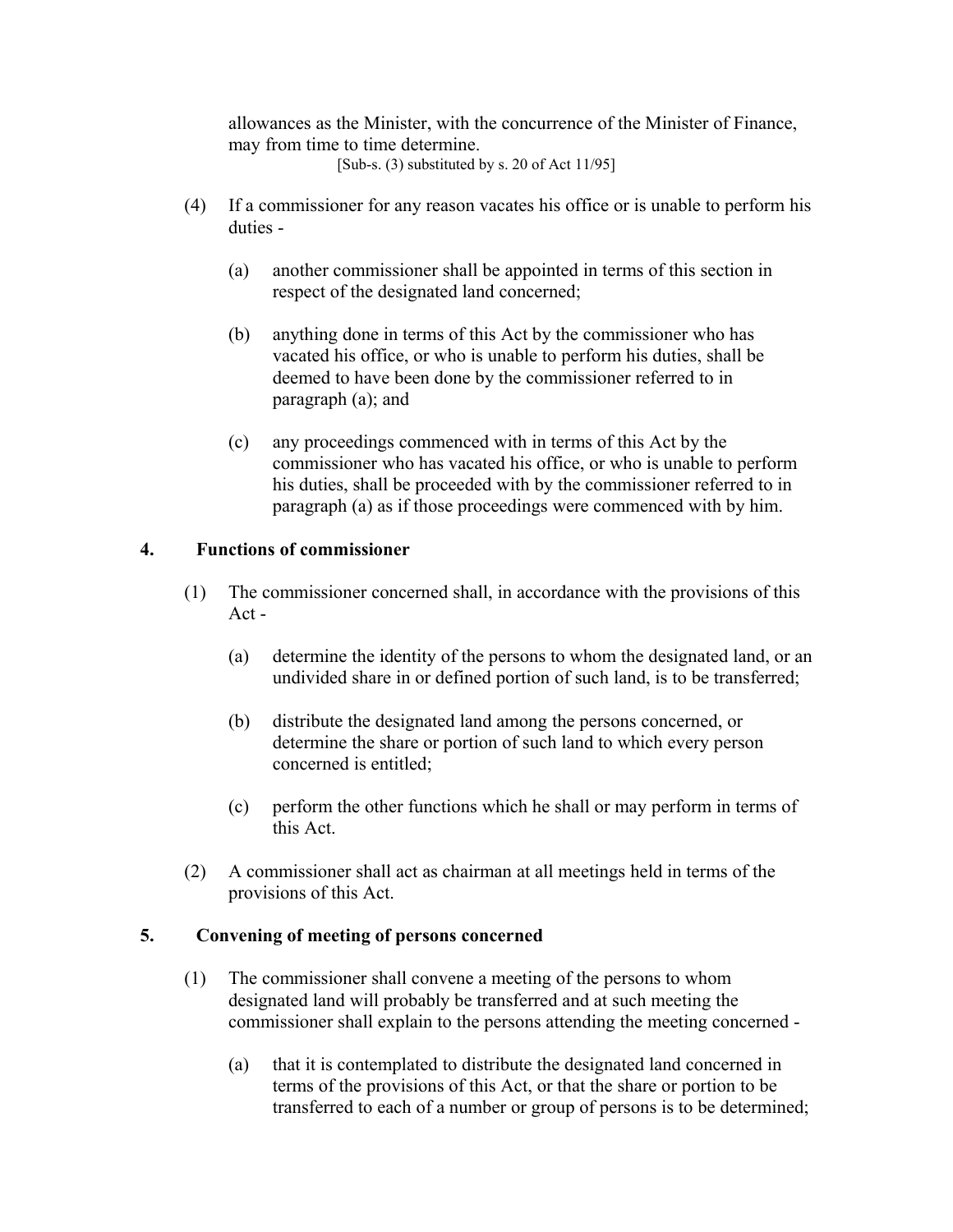- (b) that a list will be compiled in terms of the provisions of this Act in which the persons concerned will be identified and in which the distribution of the designated land or the determination of the share or portion of each of those persons will be set out;
- (c) the procedures that will be followed at the compilation of the list referred to in paragraph (a);
- (d) the conditions applicable at the transfer of the designated land concerned;
- (e) any other relevant provision of this Act.
- (2) If the persons to whom the designated land concerned is to be transferred have already been mentioned in the notice referred to in [section 2](http://search.sabinet.co.za/netlawpdf/netlaw/DISTRIBUTION%20AND%20TRANSFER%20OF%20CERTAIN%20STATE%20LAND%20ACT.htm#section2%23section2) (1), the list referred to in subsection (1) (b) shall only be compiled in order to distribute the designated land among the persons so mentioned or to determine the share or portion of each such person.
- (3) The commissioner shall determine the place and time for the holding of a meeting contemplated in subsection (1), and shall cause to be published in a newspaper circulating in the district in which the designated land concerned is situated, a notice -
	- (a) explaining the intention with the designated land concerned;
	- (b) calling upon the persons who have an interest in such land to attend the meeting at the place and time mentioned in the notice; and
	- (c) briefly explaining the purpose of the meeting.
- (4) As soon as it is practicable after the date upon which the notice referred to in subsection (3) has appeared in the newspaper, the commissioner shall -
	- (a) send a copy of the notice by registered post to every person who has an interest in such distribution and whose name and address are known to the commissioner;
	- (b) if he is of the opinion that any further notice will be necessary to ensure that the persons concerned will receive adequate notice, give such further notice as he may deem necessary in the circumstances, and which may include -
		- (i) a further notice in a newspaper, or a notice in a magazine or on the radio or television;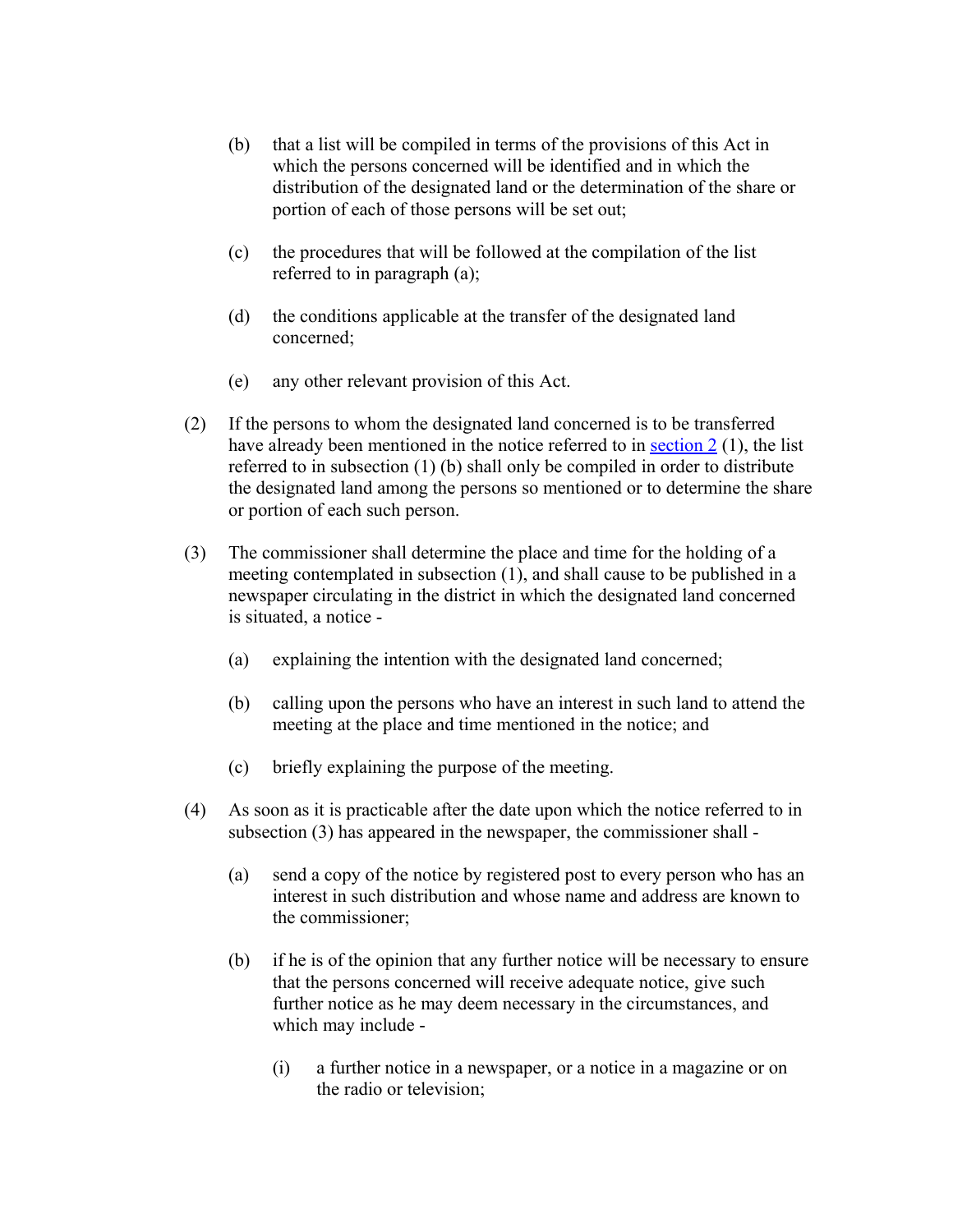- (ii) a notice in the *Gazette*;
- (iii) the sending of further copies of the notice referred to in subsection (3), whether by registered post or not;
- (iv) an oral notice;
- (v) the display of a notice at a suitable place on the designated land;
- (vi) the display of a notice on a public building.
- (5) (a) The commissioner shall, where the designated land is occupied by persons other

than those contemplated in  $\frac{\text{section 2}}{3}$ , convene a meeting of such other persons at which he shall inform the persons attending such meeting of the designation and intended distribution of such land.

- (b) The commissioner shall inform such other persons concerning the consequences that such designation may have on their further occupation of the land.
- (c) The provisions of subsections (3) and (4) shall *mutatis mutandis* apply in relation to the notice to such other persons of such meeting.

# **6. Compilation of list by persons concerned**

- (1) The commissioner shall, at the meeting referred to in section  $5(1)$  -
	- (a) inform the persons attending such meeting that the persons to whom such land shall be transferred, may compile a list as contemplated in section 5 (1) (b), and request the persons concerned to compile such list for submission on the date referred to in paragraph (b); and
	- (b) adjourn the meeting concerned to a date which shall not be earlier than 30 days after the date of the meeting concerned.
- (2) If the persons present at the meeting referred to in subsection (1) (b) have not compiled and submitted such list, the commissioner may adjourn the meeting as often as in his opinion is necessary until such list has been compiled and is submitted.

#### **7. Objections to list compiled by persons concerned**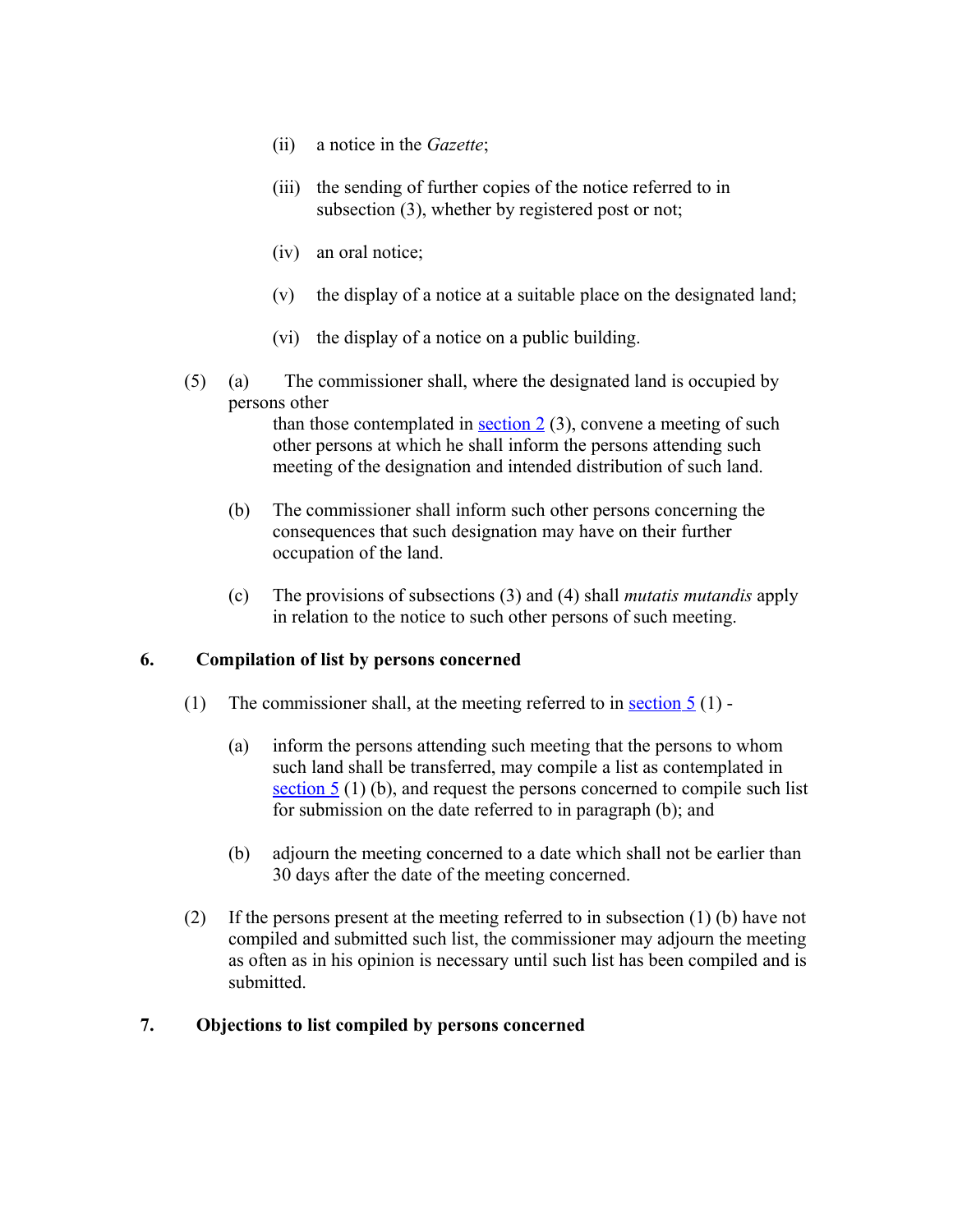- (1) If a list is furnished in terms of [section 6](http://search.sabinet.co.za/netlawpdf/netlaw/DISTRIBUTION%20AND%20TRANSFER%20OF%20CERTAIN%20STATE%20LAND%20ACT.htm#section6%23section6) the commissioner shall cause to be published in a newspaper circulating in the district in which the designated land concerned is situated, a notice -
	- (a) making it known that a list has been compiled in terms of section  $6$  in respect of the designated land concerned and that such list will be open for inspection during the period of 30 days, or such longer period as the commissioner may in his discretion determine, following the day upon which the notice has appeared in the newspaper, and at such times and at such place in the district concerned as shall be mentioned in the notice; and
	- (b) calling upon any person who wishes to object to the contents of such list, to furnish his objection and the grounds therefor, supported by sworn or solemnly affirmed declarations and such documents as he may be able to submit, to the commissioner within a period of 30 days after the expiration of the period referred to in paragraph (a).
- (2) The provisions of [section 5](http://search.sabinet.co.za/netlawpdf/netlaw/DISTRIBUTION%20AND%20TRANSFER%20OF%20CERTAIN%20STATE%20LAND%20ACT.htm#section5%23section5) (4) shall *mutatis mutandis* apply in relation to a notice mentioned in subsection (1).
- (3) (a) An objection referred to in subsection (1) (b) shall be in writing and shall set out clearly and concisely the facts upon which such objection is based, and a declaration referred to in that subsection shall also be in writing.
	- (b) Notwithstanding the provisions of paragraph (a), an objection or a declaration may, with the leave of the commissioner, be made orally.
	- (c) An objection or a declaration which is made orally shall be reduced to writing by the commissioner or a person designated by the commissioner.
- (4) The Director-General shall, upon the request of any person who desires to object or make a declaration in terms of this section, reduce such objection or declaration to writing or cause it to be reduced to writing.
- (5) The commisioner may
	- (a) conduct such investigation in connection with any objection submitted to him in terms of this section as he may deem necessary in order to be able to make a finding on the validity of such objection;
	- (b) at his discretion refuse to hear any oral evidence of any person or of any particular person at such an investigation unless such evidence is given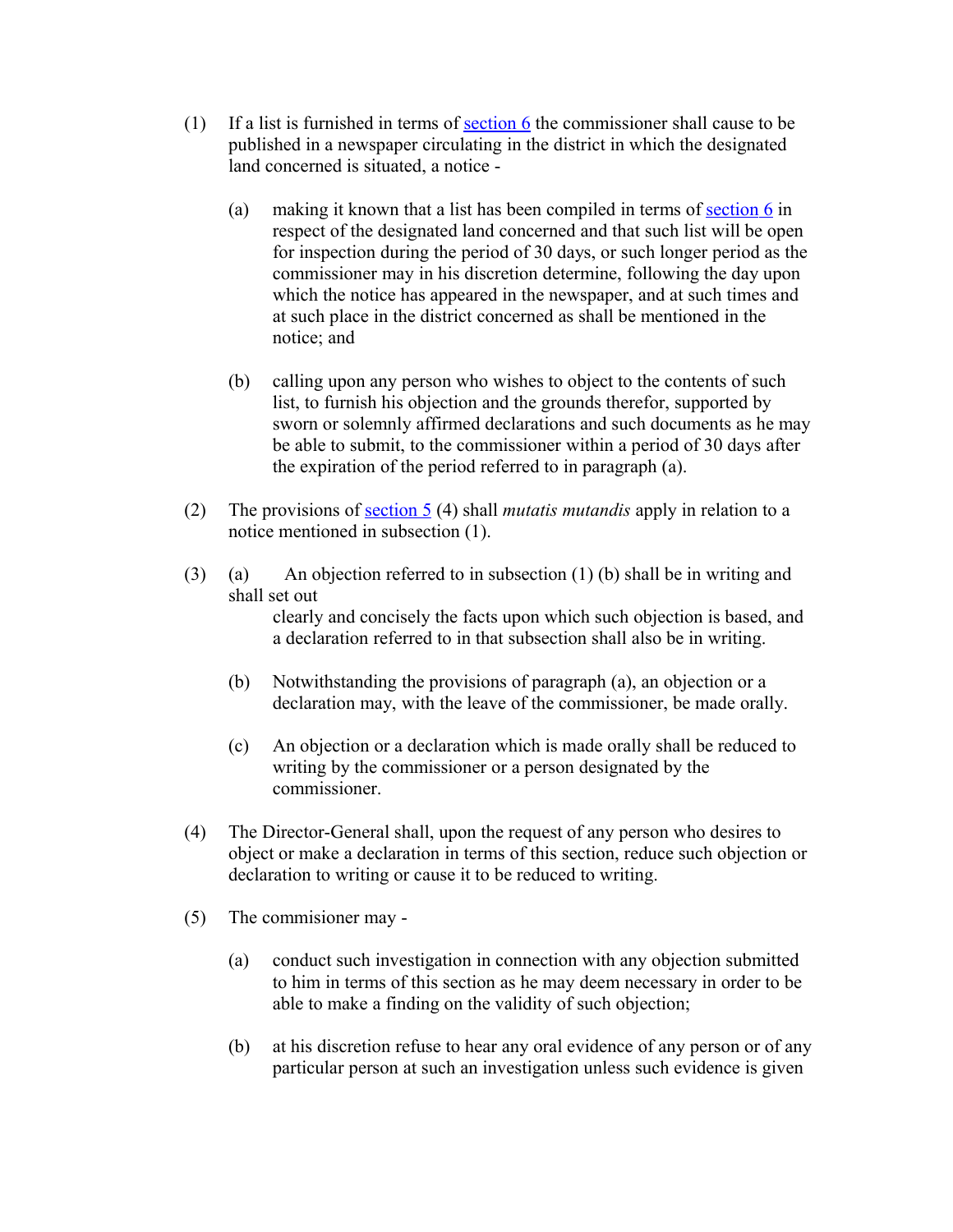under oath or solemn affirmation, which may be administered by the commissioner.

(6) (a) The commissioner may after the investigation contemplated in subsection (5)

refuse such objection or, if the commissioner is satisfied that an objection raised in terms of this section is valid, convene a meeting at which the persons who participated in the compilation of the list concerned shall be present, and at such meeting the commissioner shall request those persons to alter the list with due regard to the objection concerned.

(b) The provisions of [section 5](http://search.sabinet.co.za/netlawpdf/netlaw/DISTRIBUTION%20AND%20TRANSFER%20OF%20CERTAIN%20STATE%20LAND%20ACT.htm#section5%23section5) (3) and (4) shall *mutatis mutandis* apply to a meeting referred to in paragraph (a).

## **8. Commissioner to compile list in certain circumstances**

 $If -$ 

- (a) the persons concerned could for any reason not compile a list in terms of  [section 6,](http://search.sabinet.co.za/netlawpdf/netlaw/DISTRIBUTION%20AND%20TRANSFER%20OF%20CERTAIN%20STATE%20LAND%20ACT.htm#section6%23section6) or after a reasonable period has elapsed could not submit such a list; or
- (b) in the opinion of the commissioner such list was compiled but has not been altered in terms of section  $7(6)$  to accommodate an objection,

the commissioner shall, subject and with due regard to the provisions of [sections 9](http://search.sabinet.co.za/netlawpdf/netlaw/DISTRIBUTION%20AND%20TRANSFER%20OF%20CERTAIN%20STATE%20LAND%20ACT.htm#section9%23section9) to [12,](http://search.sabinet.co.za/netlawpdf/netlaw/DISTRIBUTION%20AND%20TRANSFER%20OF%20CERTAIN%20STATE%20LAND%20ACT.htm#section12%23section12) compile the list concerned.

#### **9. Application for distribution and transfer of land**

(1) The commissioner concerned shall in cases where [section 8](http://search.sabinet.co.za/netlawpdf/netlaw/DISTRIBUTION%20AND%20TRANSFER%20OF%20CERTAIN%20STATE%20LAND%20ACT.htm#section8%23section8) is applicable cause to be published in a newspaper circulating in the district in which the designated land concerned is situated, a notice calling upon every person contemplated in section  $2(3)$  who claims to have acquired a right to the transfer in terms of this Act of such land, or of a piece of, an undivided share in or a defined portion of such land, and to be registered as an owner in respect of such land, to submit to the commissioner, within the period of 30 days, or such longer period as the commissioner may in his discretion determine, following the day upon which the notice has appeared in the newspaper, an application for the distribution of or the determination of his share or portion of the designated land concerned, and the transfer of that land, share or portion to him, in terms of the provisions of this Act, supported by sworn or solemnly affirmed declarations by the persons alleging those facts, and by such documents as the applicant may be able to submit,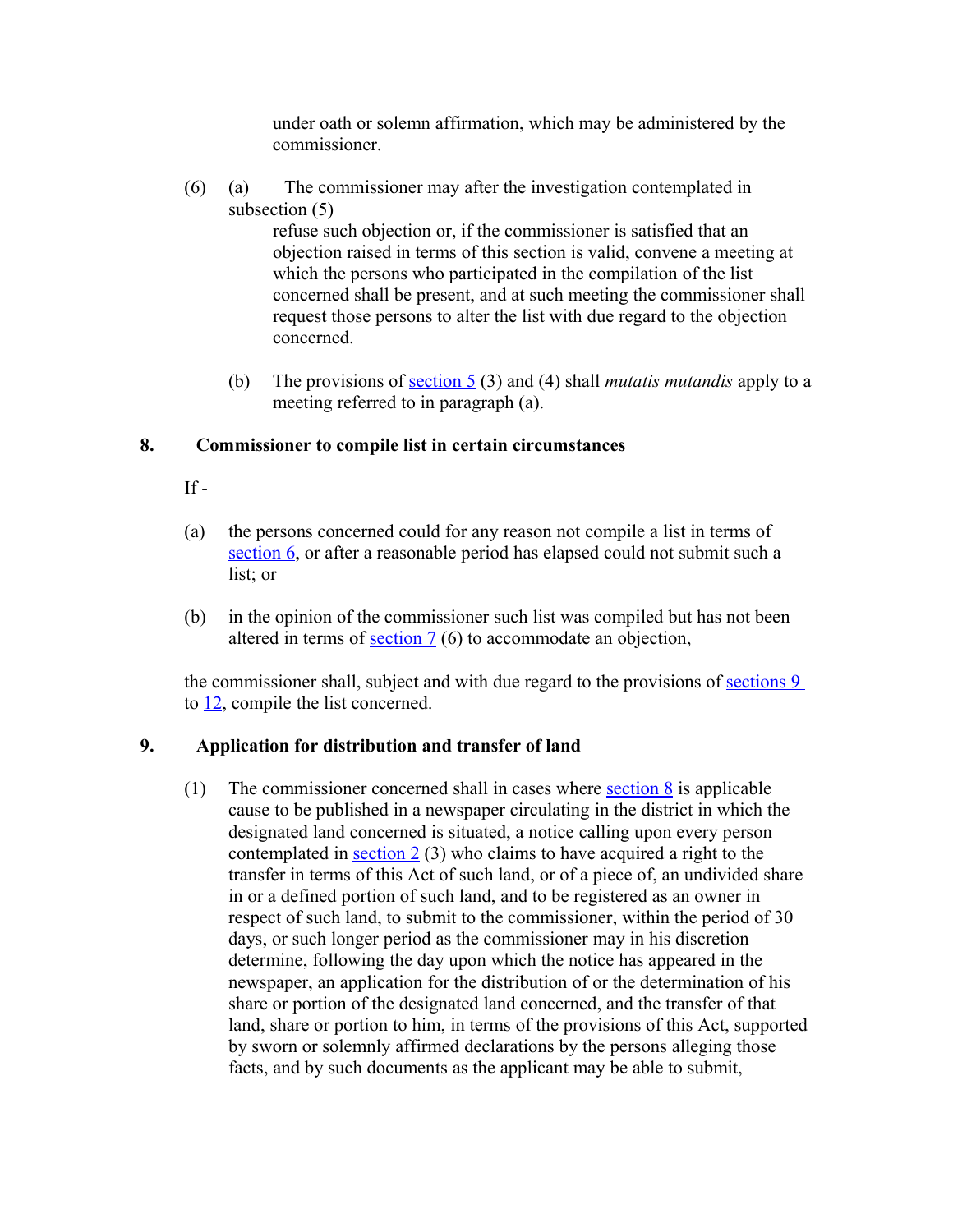including any title deed in respect of the land concerned that he may have in his possession.

- (2) As soon as it is practicable after the date upon which the notice referred to in subsection (1) has appeared in the newspaper, the commissioner shall -
	- (a) send a copy of the notice by registered post to every person referred to in that subsection whose name and address are known to the commissioner;
	- (b) if he is of the opinion that any further notice will be necessary to ensure that the persons concerned will receive adequate notice, give such further notice as he may deem necessary in the circumstances, and which may include -
		- (i) a further notice in a newspaper, or a notice in a magazine or on the radio or television;
		- (ii) a notice in the *Gazette*;
		- (iii) the sending of further copies of the notice referred to in subsection (1), whether by registered post or not;
		- (iv) an oral notice;
		- (v) the display of a notice at a suitable place on the designated land;
		- (vi) the display of a notice on a public building.
- (3) (a) An application in terms of subsection (1) shall be in writing and shall set out

clearly and concisely the facts upon which that application is based, and a declaration referred to in that subsection shall be in writing.

- (b) Notwithstanding the provisions of paragraph (a), an application may, with the leave of the commissioner, be made orally.
- (c) An application or a declaration which is made orally shall be reduced to writing by the commissioner or a person designated by the commissioner.
- (4) The Director-General shall, upon the request of any person who desires to apply or make a declaration in terms of subsection (1), reduce such application or such declaration to writing or cause it to be reduced to writing.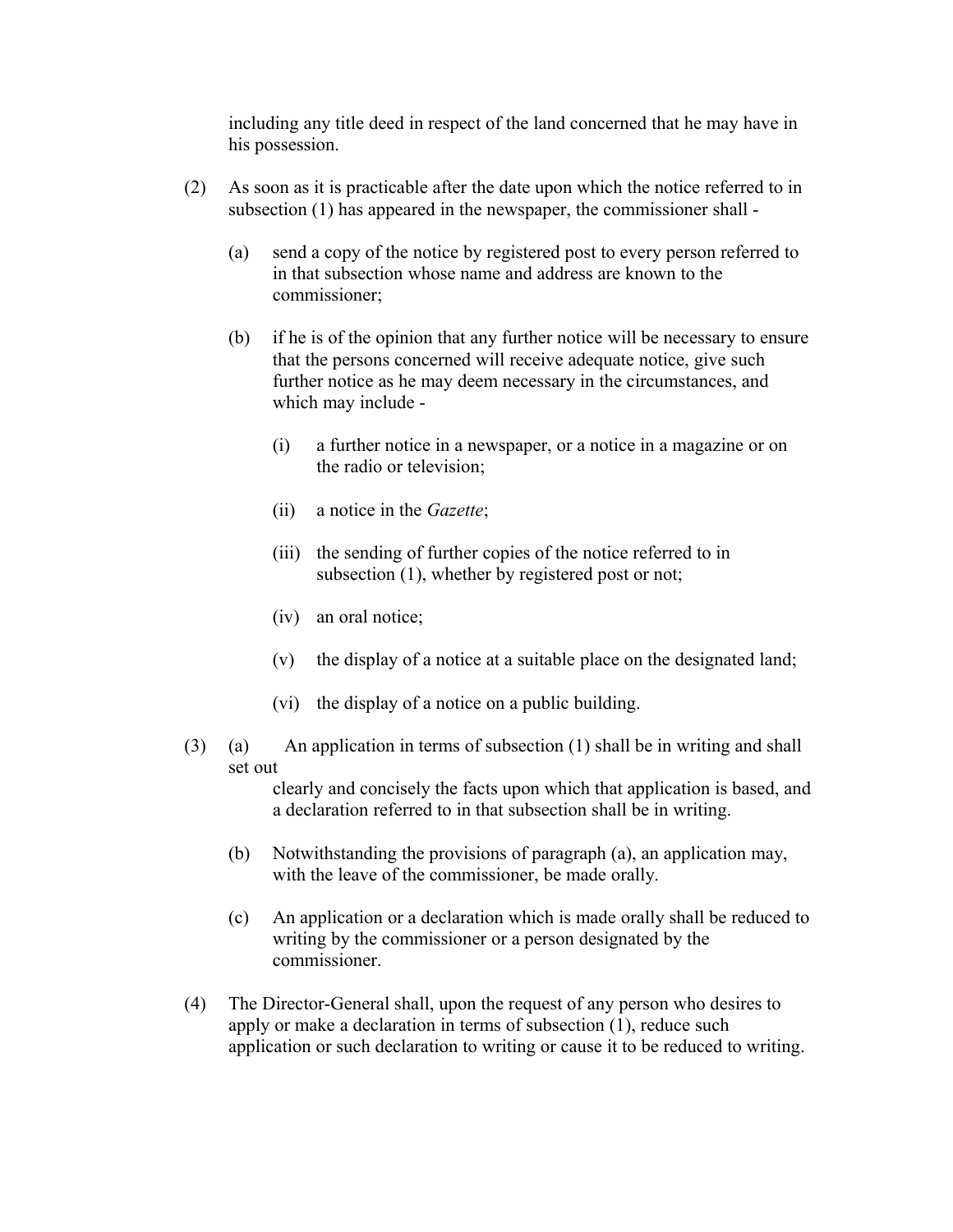(5) (a) If the commissioner has reason to suspect that any person who is subject to some

or other form of legal disability and who can claim such a right as is referred to in subsection (1), has not submitted an application as contemplated in that subsection and that no such application has been submitted on his behalf, the commissioner may, if he deems it necessary in a particular case, take such steps as he may deem expedient in order to cause such an application to be submitted by or on behalf of the person concerned.

- (b) The commissioner may receive any claim submitted in terms of paragraph (a) also after the expiration of the period referred to in subsection  $(1)$ .
- (c) If the commissioner is unable to cause an application to be submitted by or on behalf of the person concerned, he shall record the facts on which his claim to such right is based.
- (d) The record contemplated in paragraph (c) shall for the purposes of this Act be deemed to be an application submitted to the commissioner on behalf of the person concerned in terms of this subsection.
- (6) (a) The commissioner may allow an application in terms of subsection  $(1)$ to be

submitted after the expiry of the period referred to in the said subsection if the reasons why the application was not submitted within the period mentioned in subsection (1) are presented to the commissioner.

- (b) The commissioner shall, on receipt of an application submitted in terms of paragraph (a), make such application known in any manner the commissioner deems fit, and shall in such publication call upon any person who wishes to object to the granting of the application so received to submit his objections to the commissioner in the manner prescribed by section  $10(1)$  (b), within 30 days of the commissioner's publication of such application.
- (c) The application referred to in paragraph (a) shall for the purposes of this Act be deemed to be an application submitted to the commissioner in terms of subsection (1).

# **10. Objections to applications**

(1) After the expiration of the period referred to in section  $9(1)$ , and after the provisions of section 9 (5) have been complied with, the commissioner shall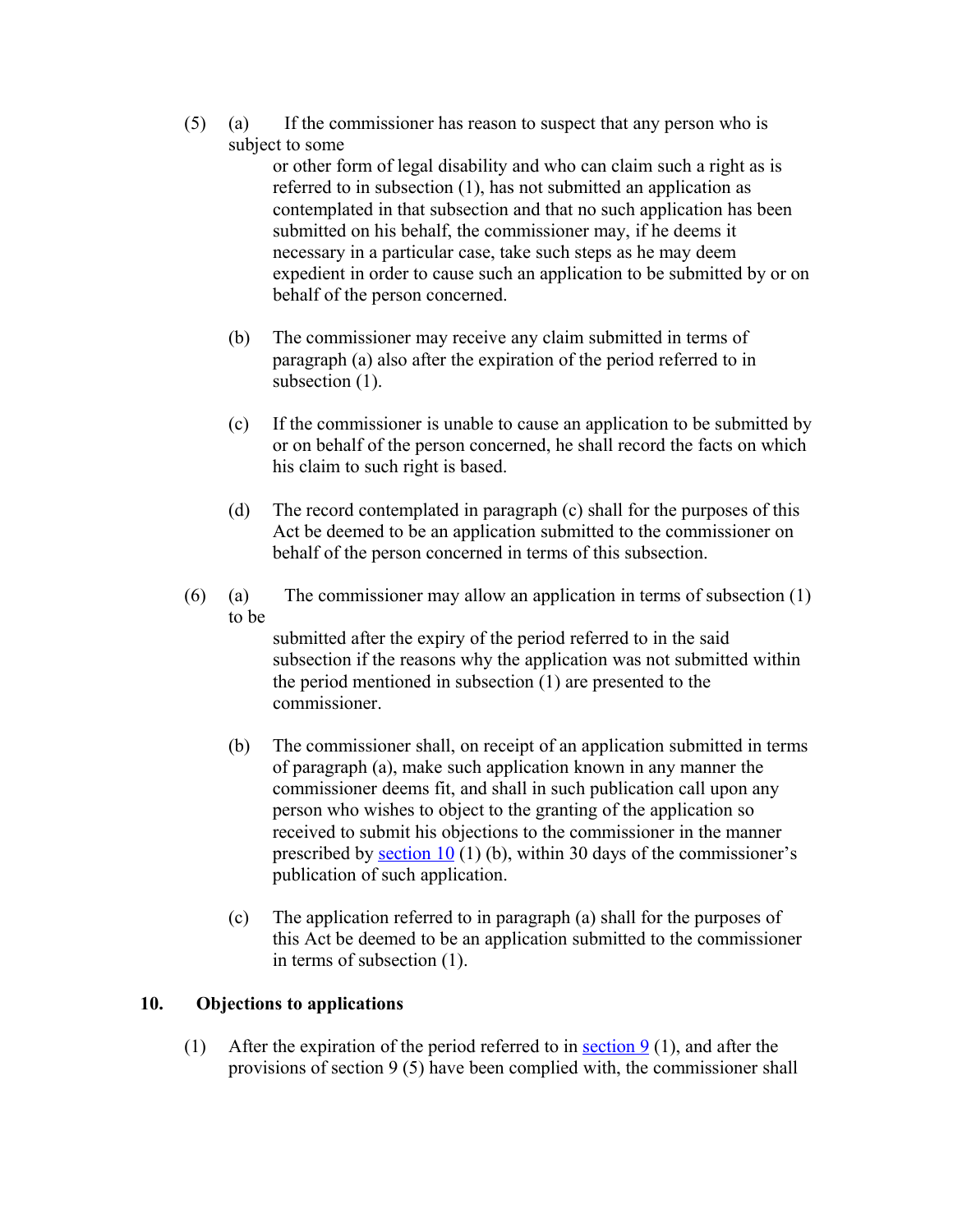cause to be published in a newspaper circulating in the district in which the designated land concerned is situated, a notice -

- (a) making it known that the claims submitted to the commissioner in terms of [section 9](http://search.sabinet.co.za/netlawpdf/netlaw/DISTRIBUTION%20AND%20TRANSFER%20OF%20CERTAIN%20STATE%20LAND%20ACT.htm#section9%23section9) will be open for inspection during the period of 30 days following the day upon which the notice has appeared in the newspaper, and at such times and such place in the district concerned as shall be mentioned in the notice; and
- (b) calling upon any person who wishes to object to the granting of any application, to furnish his objection and the grounds therefor, supported by sworn or solemnly affirmed declarations and such documents as he may be able to submit, to the commissioner within a period of 30 days after the expiration of the period referred to in paragraph (a).
- (2) The provisions of
	- (a) [section 9](http://search.sabinet.co.za/netlawpdf/netlaw/DISTRIBUTION%20AND%20TRANSFER%20OF%20CERTAIN%20STATE%20LAND%20ACT.htm#section9%23section9) (2) shall *mutatis mutandis* apply in relation to a notice referred to in subsection (1);
	- (b) [section 9](http://search.sabinet.co.za/netlawpdf/netlaw/DISTRIBUTION%20AND%20TRANSFER%20OF%20CERTAIN%20STATE%20LAND%20ACT.htm#section9%23section9) (3) and (4) shall *mutatis mutandis* apply in relation to an objection and the declarations referred to in subsection (1) (b).

# **11. Investigation by commissioner**

The commissioner may -

- (a) conduct such investigation in connection with any application submitted to him in terms of <u>section 9</u> as he may deem necessary in order to be able to make a finding on the claim of any applicant to the designated land concerned or to a piece of, an undivided share in or a defined portion of such land, or on the distribution of such land or the determination of a share in that land, or on the validity of any objection furnished to the commissioner in terms of section 10;
- (b) at his discretion refuse to hear any oral evidence of any person or of any particular person at such an investigation unless such evidence is given under oath or solemn affirmation, which may be administered by the commissioner.

# **12. Finding by commissioner**

(1) The commissioner shall, after the provisions of sections  $9$  and  $10$  have been complied with, consider each application submitted to him in terms of section 9 and, with due regard to all the circumstances, including any objections lodged in terms of section 10 and the result of any investigation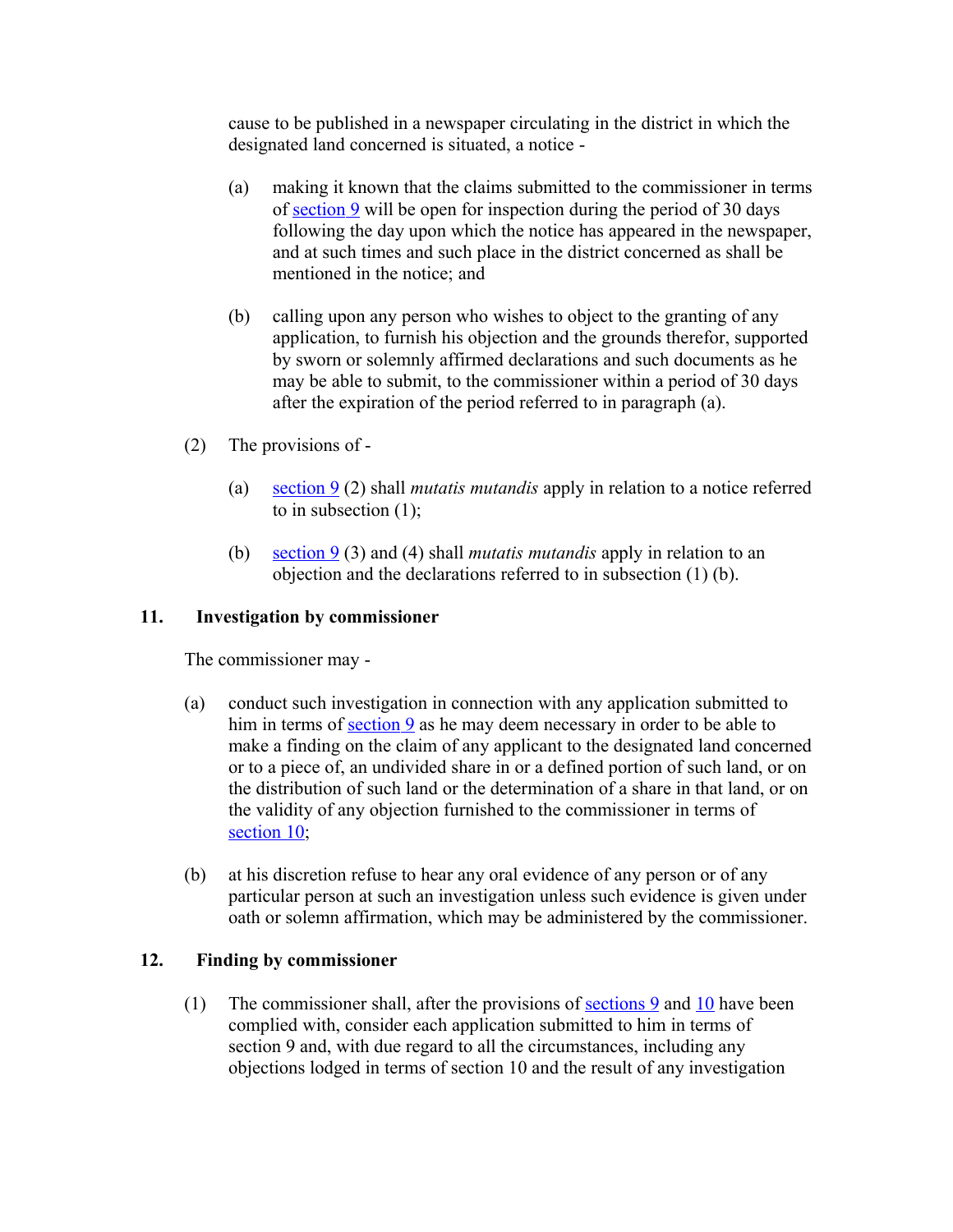conducted by the commissioner under [section 11,](http://search.sabinet.co.za/netlawpdf/netlaw/DISTRIBUTION%20AND%20TRANSFER%20OF%20CERTAIN%20STATE%20LAND%20ACT.htm#section11%23section11) make such finding as in his opinion is justified with reference to the claim of the applicant concerned.

- (2) The commissioner shall advise the applicant concerned of his finding under subsection (1) by written notice, which shall be handed to the applicant or sent to him by registered post, and shall in such notice inform the applicant -
	- (a) that, if he is not satisfied with the finding, he may within 30 days from a date mentioned in the notice, or within such further period as the commissioner may determine on good cause shown, in writing request the commissioner to reconsider the finding on grounds which shall be set out fully in the request;
	- (b) if, according to the finding, the applicant is entitled to the transfer of the land concerned, or a piece of, an undivided share in or a defined portion of such land, that such finding may yet be amended, set aside or substituted under subsection (5) (b).
- (3) If any applicant requests the commissioner to reconsider a finding as contemplated in subsection (2) (a) -
	- (a) the commissioner may, if he is of the opinion that reconsideration of the finding on the grounds set out in the request will serve no useful purpose, refuse the request by written notice, which shall be handed to the applicant or sent to him by registered post;
	- (b) the commissioner shall, if he does not refuse the request under paragraph (a) -
		- (i) convene a meeting at a place in the district in which the designated land concerned is situated, for the hearing by him of such further evidence or such representations as the applicant who made the request or any other applicant whose rights, as determined by the commissioner under subsection (1), may be affected if the finding to which the request relates is amended, set aside or substituted under subsection  $(5)$  (a), may wish to submit or make to the commissioner;
		- (ii) inform the applicant who made the request and every such other applicant as is referred to in subparagraph (i), of the date (which shall be a date not earlier than 30 days after the date of the written notice referred to in this subparagraph), time, place and purpose of the meeting by written notice, which shall be handed to him or sent to him by registered post together with, in the case of a notice to any such other applicant, a copy of the written request concerned;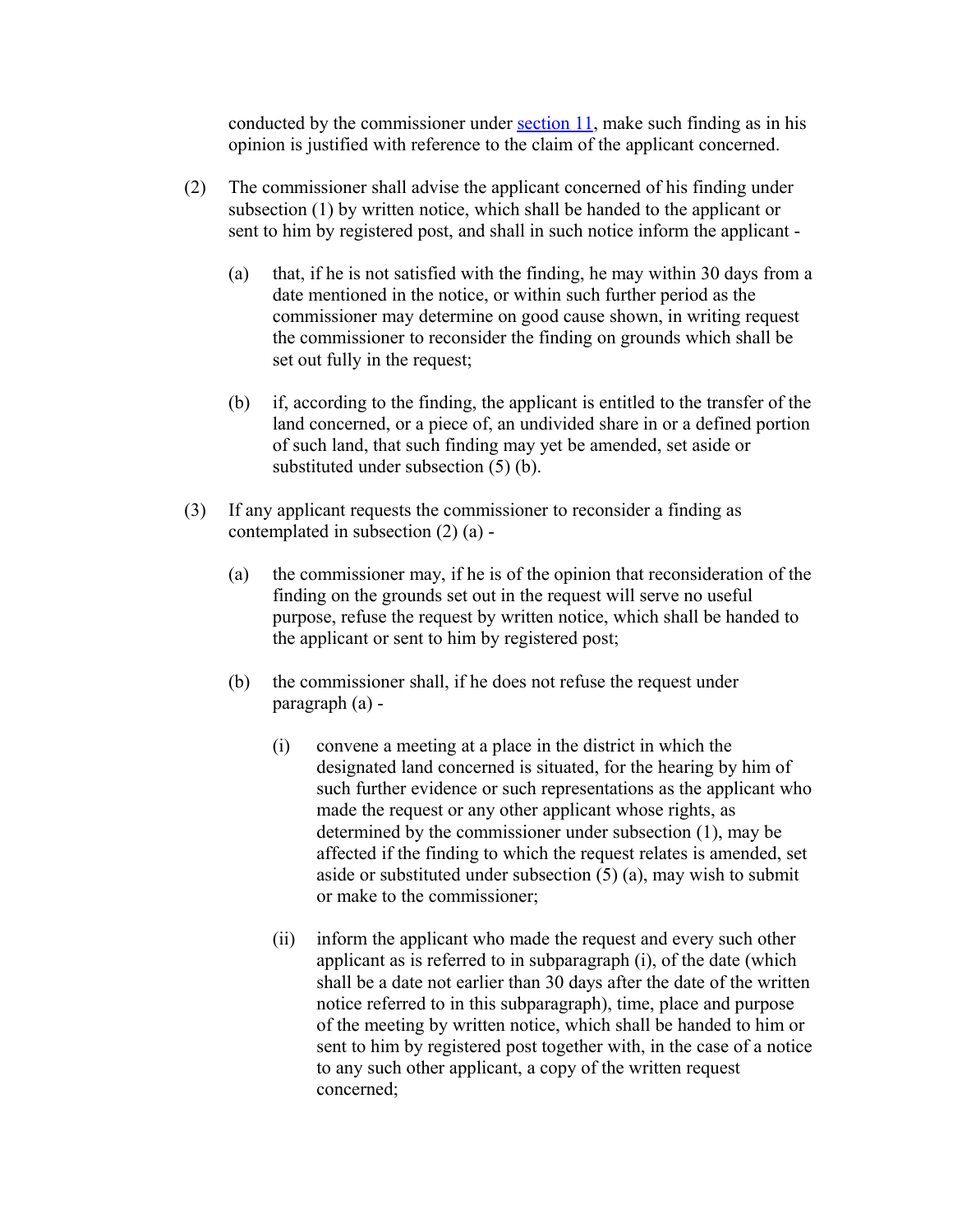- (iii) afford each applicant concerned at his request, a reasonable opportunity to inspect the relevant documents in the possession of the commissioner and indicated by the applicant, or to make copies thereof or extracts therefrom, before the day of the meeting.
- (4) (a) At the meeting the commissioner shall, at the request of any applicant referred to

in subsection (3) who is present at the meeting or, in the case of an applicant so referred to who is not present at the meeting, at the request of any person authorized in writing by such applicant as his representative and who is present at the meeting, afford the applicant concerned or such person, as the case may be, a reasonable opportunity to submit any further relevant evidence or make representations to the commissioner.

- (b) The commissioner may at his discretion refuse to hear any such evidence of any person or of any particular person unless it is given under oath or solemn affirmation, which may be administered by the commissioner.
- (5) The commissioner may, with due regard to the further evidence and representations (if any) submitted or made to him in terms of subsection (4) -
	- (a) confirm, amend, set aside or substitute by another finding, the finding in respect of which the request has been made;
	- (b) in so far as it may be necessary as a result of an amendment, setting aside or substitution under paragraph (a), amend, set aside or substitute by another finding, any other finding made by him under subsection (1) and in respect of which a notice has in terms of subsection (3) (b) (ii) been furnished to the applicant concerned.
- (6) If the commissioner has confirmed, amended, set aside or substituted a finding under subsection (5), he shall advise the applicant concerned thereof by written notice, which shall be handed to that applicant or sent to him by registered post.

#### **13. Commissioner to furnish list to Director-General**

The commissioner shall -

(a) if the persons concerned compiled a list as contemplated in [section 6,](http://search.sabinet.co.za/netlawpdf/netlaw/DISTRIBUTION%20AND%20TRANSFER%20OF%20CERTAIN%20STATE%20LAND%20ACT.htm#section6%23section6) and no objection was made against such list or an objection was made but such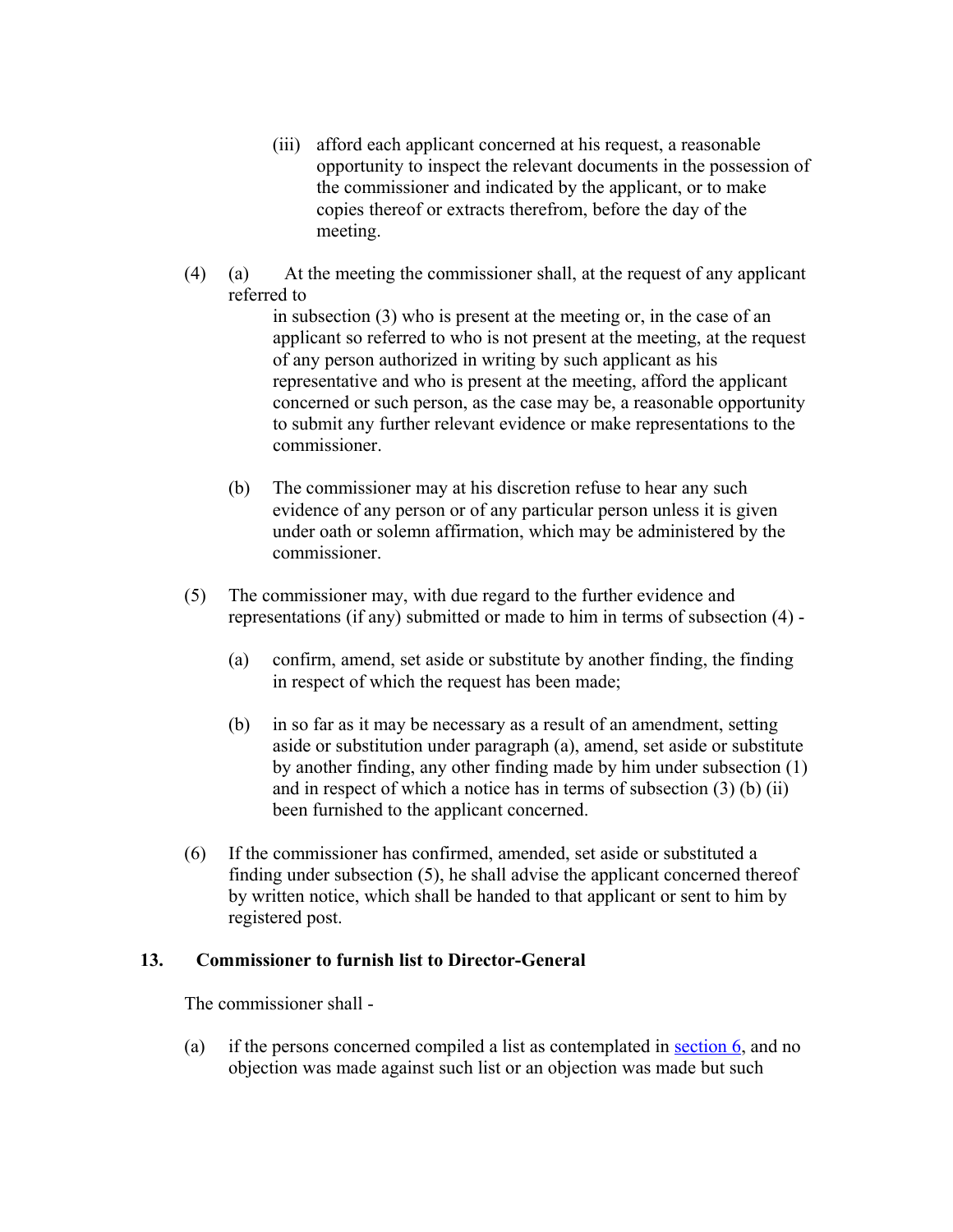objection was refused in terms of [section 7](http://search.sabinet.co.za/netlawpdf/netlaw/DISTRIBUTION%20AND%20TRANSFER%20OF%20CERTAIN%20STATE%20LAND%20ACT.htm#section7%23section7) (6), transmit such list to the Director-General; or

(b) if the commissioner concerned compiled a list in terms of section  $\frac{8}{3}$ , transmit such list to the Director-General.

## **14. Records to be submitted to Director-General**

The commissioner shall keep minutes or cause minutes to be kept of all meetings at which he presided and shall transmit such minutes as well as all applications, declarations, notices and other documents in his possession together with the list referred to in [section 13](http://search.sabinet.co.za/netlawpdf/netlaw/DISTRIBUTION%20AND%20TRANSFER%20OF%20CERTAIN%20STATE%20LAND%20ACT.htm#section13%23section13) (a) or (b) to the Director-General.

## **15. Duties of Director-General**

- (1) The Director-General shall, as soon as it is practicable after he has received the documents referred to in [section 14](http://search.sabinet.co.za/netlawpdf/netlaw/DISTRIBUTION%20AND%20TRANSFER%20OF%20CERTAIN%20STATE%20LAND%20ACT.htm#section14%23section14) -
	- (a) cause the designated land to be surveyed in terms of the Land Survey Act, 1927 (Act No. 9 of 1927), in order to give effect to the list referred to in section  $13$  (a) or (b); and
	- (b) take the steps necessary in order to ensure that the designated land concerned will be distributed and transferred to the persons specified in such list, or that the share or portion of every such person be determined and such land be transferred.
- (2) In surveying the land concerned the surveyor shall consult the commissioner concerned.
- (3) No transfer of land shall take place in terms of this Act unless
	- (a) the compensation (if any) which is payable in respect of that land, share or portion has been paid or arrangements for the payment thereof have been made to the satisfaction of the Director-General;
	- (b) all other conditions subject to which such land, share or portion shall be transferred, have been complied with; and
	- (c) all expenditure and costs connected with the transfer of that land, share or portion have, subject to the provisions of this Act, been paid.
- (4) The Director-General shall by written notice handed to each person liable to pay an amount referred to in subsection (3) (a) or (c), or sent to him by registered post, require such person to pay that amount within three months from the date mentioned in the notice, or to make arrangements to the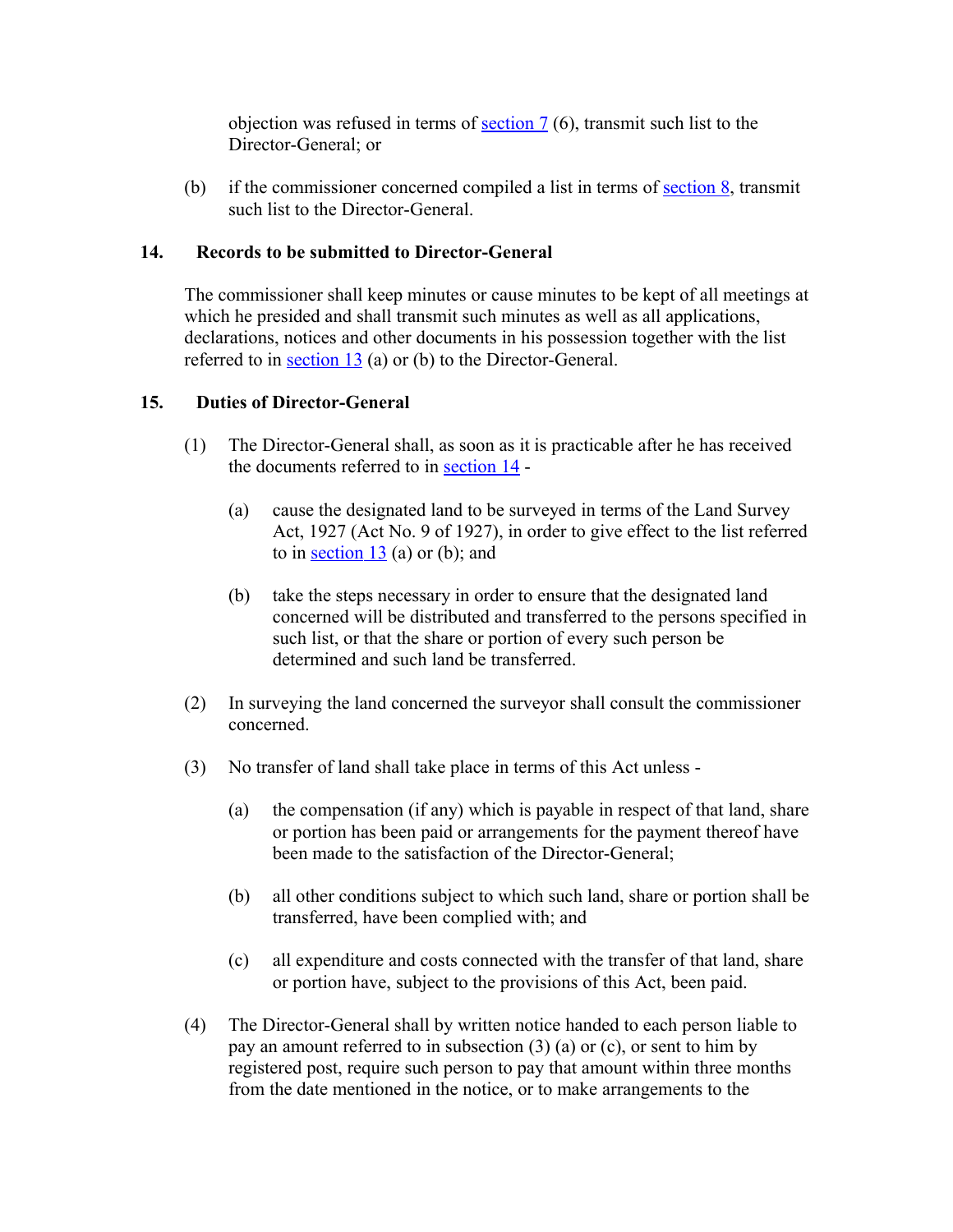satisfaction of the Director-General within that period for the payment thereof.

- (5) If the person concerned fails to pay any amount, or to make the arrangements, referred to in subsection (4), within the period referred to in that subsection, the Director-General shall sell the land, undivided share or defined portion concerned in such manner and on such conditions as the Minister may determine, but subject to the provisions of subsection (6), and transfer it to the purchaser concerned.
- (6) Land, or an undivided share in or a defined portion of land, referred to in subsection (5) shall be sold and be transferred subject to any right which is registered against the land concerned, or against an undivided share in or a defined portion of that land.
- (7) The proceeds of a sale in terms of subsection (5) shall be paid to the Director-General and shall be distributed by him as provided in this section.
- (8) The amounts referred to in subsection (3) as well as any expenditure incurred by the Director-General in connection with the sale shall be deducted from such proceeds.
- (9) After the deductions under subsection (8) have been made, the balance of the proceeds shall be paid to the persons mentioned in the list referred to in section  $13$  (a) or (b).
- (10) A transfer of land, or a share in or portion of land, in terms of this section is exempted from the payment of stamp duty and of registration and other fees.

# **16. Delegation**

- (1) The Director-General may, subject to such conditions as he may deem necessary -
	- (a) delegate to an officer employed by the Department of Land Affairs any power conferred upon him in terms of this Act; or
	- (b) authorize an officer employed by the Department of Land Affairs to perform any duty assigned to him in terms of this Act. [Sub-s. (1) substituted by s. 21 of Act 11/95]
- (2) Any person to whom any power has been so delegated or who has been authorized to perform any duty shall exercise that power or perform that duty subject to the directions of the Director-General, and the Director-General may at any time revoke such delegation or authorization.